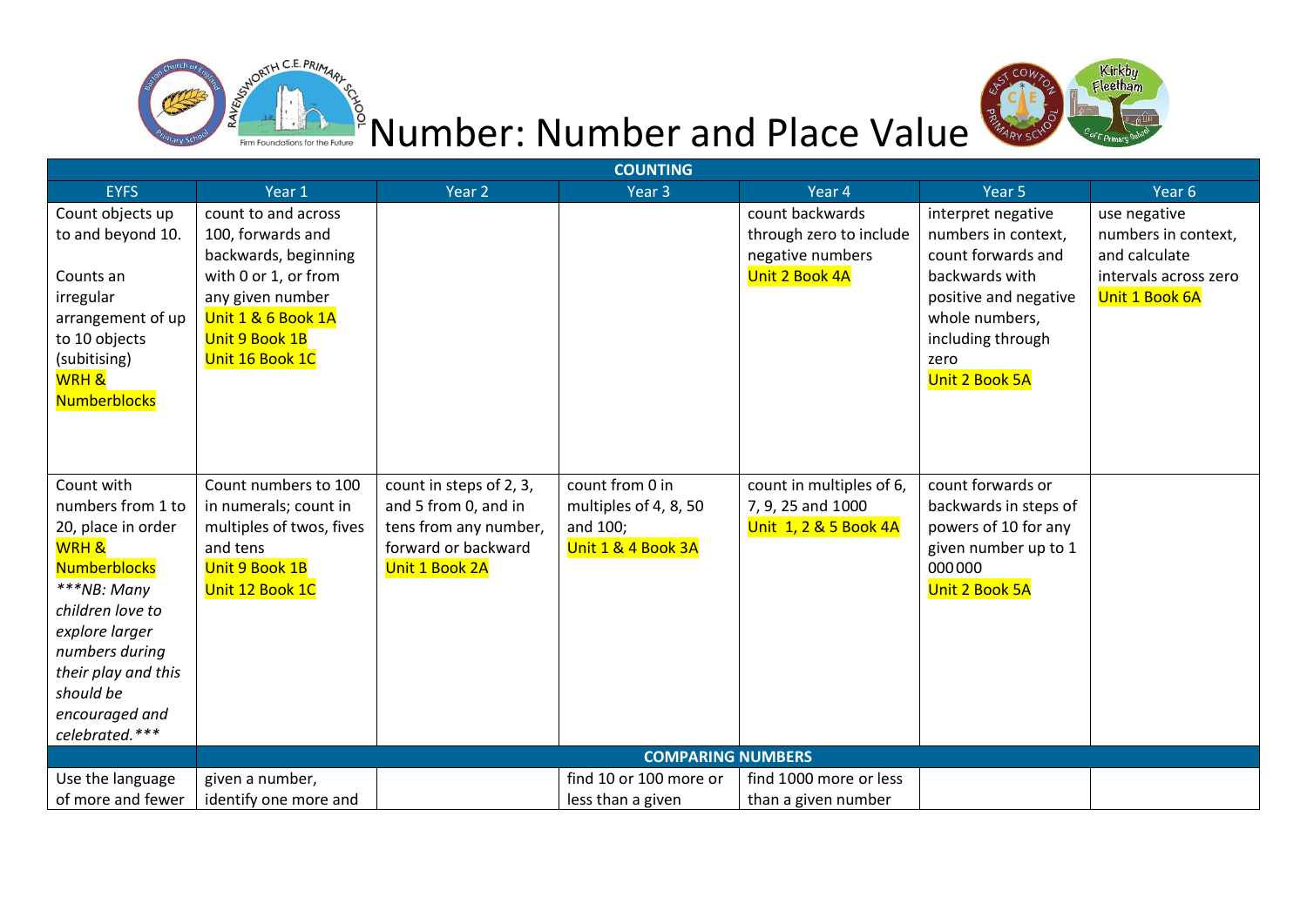



## Vumber: Number and Place Value

| to compare two<br>sets of objects<br>Say the number<br>one more than a<br>given number<br>Finds one more or<br>less from a group<br>of up to 10 objects                                     | one less<br>Unit 1 & 6 Book 1A<br>use the language of:<br>equal to, more than,<br>less than (fewer), most,<br>least<br>Unit 1 & 6 Book 1A<br>Unit 9 Book 1B<br>Unit 16 Book 1C | compare and order<br>numbers from 0 up to<br>100; use <, > and =<br>signs<br>Unit 1 Book 2A                                                                   | number<br>Unit 1 Book 3A<br>compare and order<br>numbers up to 1000<br>Unit 1 Book 3A               | Unit 2 Book 4A<br>order and compare<br>numbers beyond 1000<br>Unit 2 Book 4A<br>compare numbers with<br>the same number of<br>decimal places up to two<br>decimal places<br>(copied from Fractions)<br>Unit 11 Book 4C | read, write, order and<br>compare numbers to<br>at least 1000000 and<br>determine the value<br>of each digit<br>(appears also in Reading<br>and Writing Numbers)<br>Unit 2 Book 5A | read, write, order and<br>compare numbers up<br>to<br>10 000 000 and<br>determine the value<br>of each digit (appears<br>also in Reading and<br><b>Writing Numbers)</b><br>Unit 1 Book 6A |
|---------------------------------------------------------------------------------------------------------------------------------------------------------------------------------------------|--------------------------------------------------------------------------------------------------------------------------------------------------------------------------------|---------------------------------------------------------------------------------------------------------------------------------------------------------------|-----------------------------------------------------------------------------------------------------|------------------------------------------------------------------------------------------------------------------------------------------------------------------------------------------------------------------------|------------------------------------------------------------------------------------------------------------------------------------------------------------------------------------|-------------------------------------------------------------------------------------------------------------------------------------------------------------------------------------------|
|                                                                                                                                                                                             |                                                                                                                                                                                |                                                                                                                                                               | <b>IDENTIFYING, REPRESENTING AND ESTIMATING NUMBERS</b>                                             |                                                                                                                                                                                                                        |                                                                                                                                                                                    |                                                                                                                                                                                           |
| Recognise some<br>numerals of<br>personal<br>significance<br>Recognise<br>numerals 1 to 20.<br>Represent the<br>correct numeral<br>for 1 to 10 objects.<br><b>WRH &amp;</b><br>Numberblocks | identify and represent<br>numbers using objects<br>and pictorial<br>representations<br>including the number<br>line<br>Unit 1 & 6 Book 1A<br>Unit 9 Book 1B<br>Unit 16 Book 1C | identify, represent and<br>estimate numbers<br>using different<br>representations,<br>including the number<br>line ]<br>Unit 1 & 2 Book 2A<br>Unit 12 Book 2C | identify, represent and<br>estimate numbers<br>using different<br>representations<br>Unit 1 Book 3A | identify, represent and<br>estimate numbers<br>using different<br>representations<br>Unit 2 & 3 Book 4A                                                                                                                |                                                                                                                                                                                    |                                                                                                                                                                                           |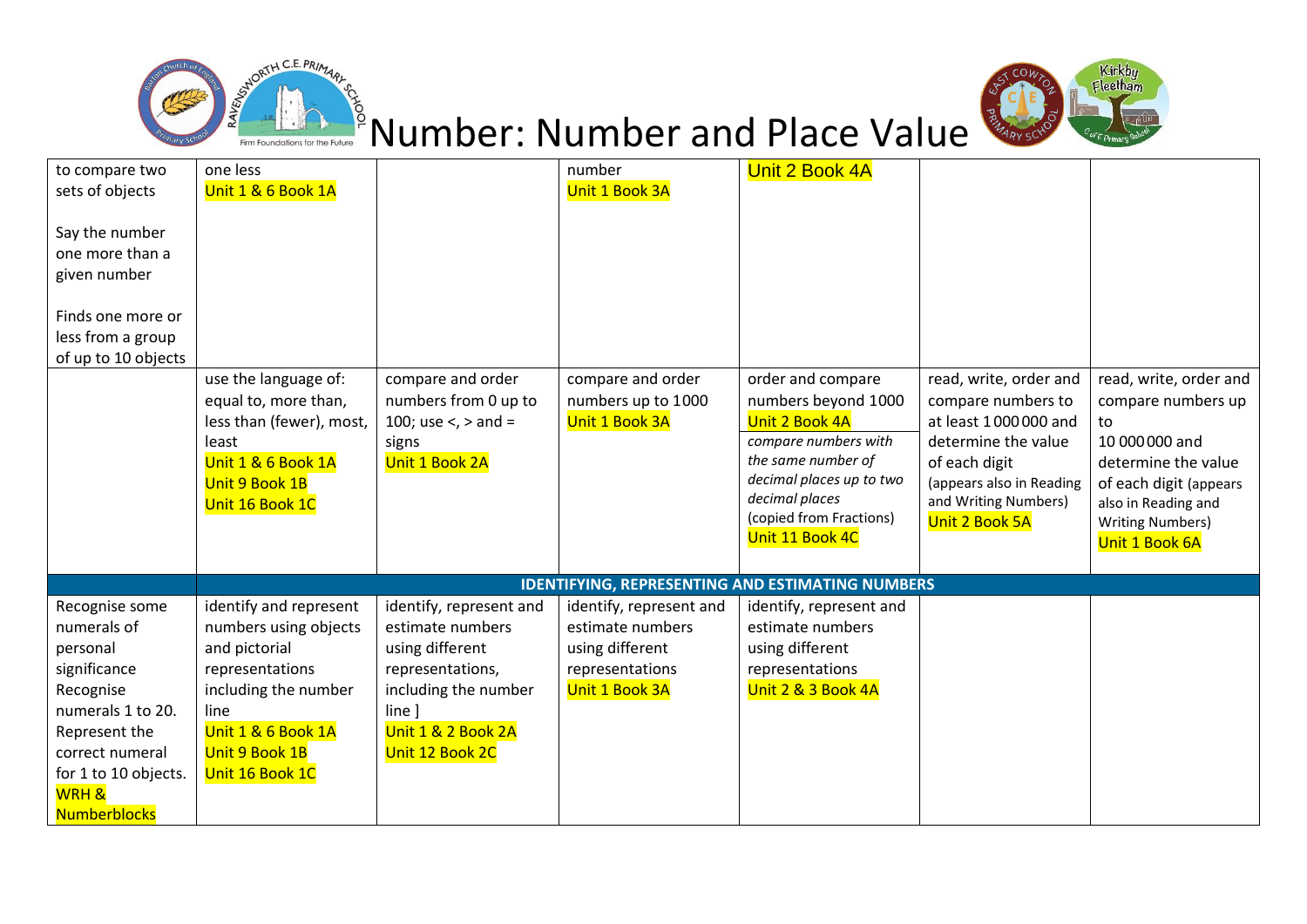



|                                                                    | <b>READING AND WRITING NUMBERS</b> (including Roman Numerals)                                                                                                                      |                                                                                                              |                                                                                                                                                                                                                                                                   |                                                                                                                                                                             |                                                                                                                                                                                                                                                                                                 |                                                                                                                                                                                            |  |  |
|--------------------------------------------------------------------|------------------------------------------------------------------------------------------------------------------------------------------------------------------------------------|--------------------------------------------------------------------------------------------------------------|-------------------------------------------------------------------------------------------------------------------------------------------------------------------------------------------------------------------------------------------------------------------|-----------------------------------------------------------------------------------------------------------------------------------------------------------------------------|-------------------------------------------------------------------------------------------------------------------------------------------------------------------------------------------------------------------------------------------------------------------------------------------------|--------------------------------------------------------------------------------------------------------------------------------------------------------------------------------------------|--|--|
| <b>EYFS</b>                                                        | Year 1                                                                                                                                                                             | Year <sub>2</sub>                                                                                            | Year 3                                                                                                                                                                                                                                                            | Year 4                                                                                                                                                                      | Year 5                                                                                                                                                                                                                                                                                          | Year 6                                                                                                                                                                                     |  |  |
| Record numbers<br>using marks they<br>can interpret and<br>explain | read and write<br>numbers from 1 to 20<br>in numerals and<br>words.<br>read and write<br>numbers to 100 in<br>numerals;<br>Unit 1 & 6 Book 1A<br>Unit 9 Book 1B<br>Unit 16 Book 1C | read and write<br>numbers to at least<br>100 in numerals and<br>in words<br>Unit 1 Book 2A                   | read and write<br>numbers up to 1000 in<br>numerals and in words<br>Unit 1 Book 3A<br>tell and write the time<br>from an analogue clock,<br>including using Roman<br>numerals from I to XII,<br>and 12-hour and 24-hour<br>clocks<br>(copied from<br>Measurement) | read Roman numerals<br>to 100 (I to C) and<br>know that over time,<br>the numeral system<br>changed to include the<br>concept of zero and<br>place value.<br>Unit 1 Book 4A | read, write, order and<br>compare numbers to<br>at least 1000000 and<br>determine the value<br>of each digit<br>(appears also in<br><b>Comparing Numbers)</b><br>Unit 2 Book 5A<br>read Roman numerals<br>to 1000 (M) and<br>recognise years<br>written in Roman<br>numerals.<br>Unit 1 Book 5A | read, write, order and<br>compare numbers up<br>to<br>10 000 000 and<br>determine the value of<br>each digit<br>(appears also in<br><b>Understanding Place</b><br>Value)<br>Unit 1 Book 6A |  |  |
|                                                                    |                                                                                                                                                                                    | <b>UNDERSTANDING PLACE VALUE</b>                                                                             |                                                                                                                                                                                                                                                                   |                                                                                                                                                                             |                                                                                                                                                                                                                                                                                                 |                                                                                                                                                                                            |  |  |
|                                                                    |                                                                                                                                                                                    | recognise the place<br>value of each digit in a<br>two-digit number<br>(tens, ones)<br>Unit 1, 2 & 3 Book 2A | recognise the place<br>value of each digit in a<br>three-digit number<br>(hundreds, tens, ones)<br>Unit 1 Book 3A                                                                                                                                                 | recognise the place<br>value of each digit in a<br>four-digit number<br>(thousands, hundreds,<br>tens, and ones)<br>Unit 1 Book 4A                                          | read, write, order and<br>compare numbers to<br>at least 1000000 and<br>determine the value<br>of each digit<br>(appears also in Reading<br>and Writing Numbers)<br><b>Unit 2 Book 5A</b><br>recognise and use<br>thousandths and relate                                                        | read, write, order and<br>compare numbers up<br>to<br>10 000 000 and<br>determine the value of<br>each digit (appears also<br>in Reading and Writing<br>Numbers)<br>Unit 1 Book 6A         |  |  |